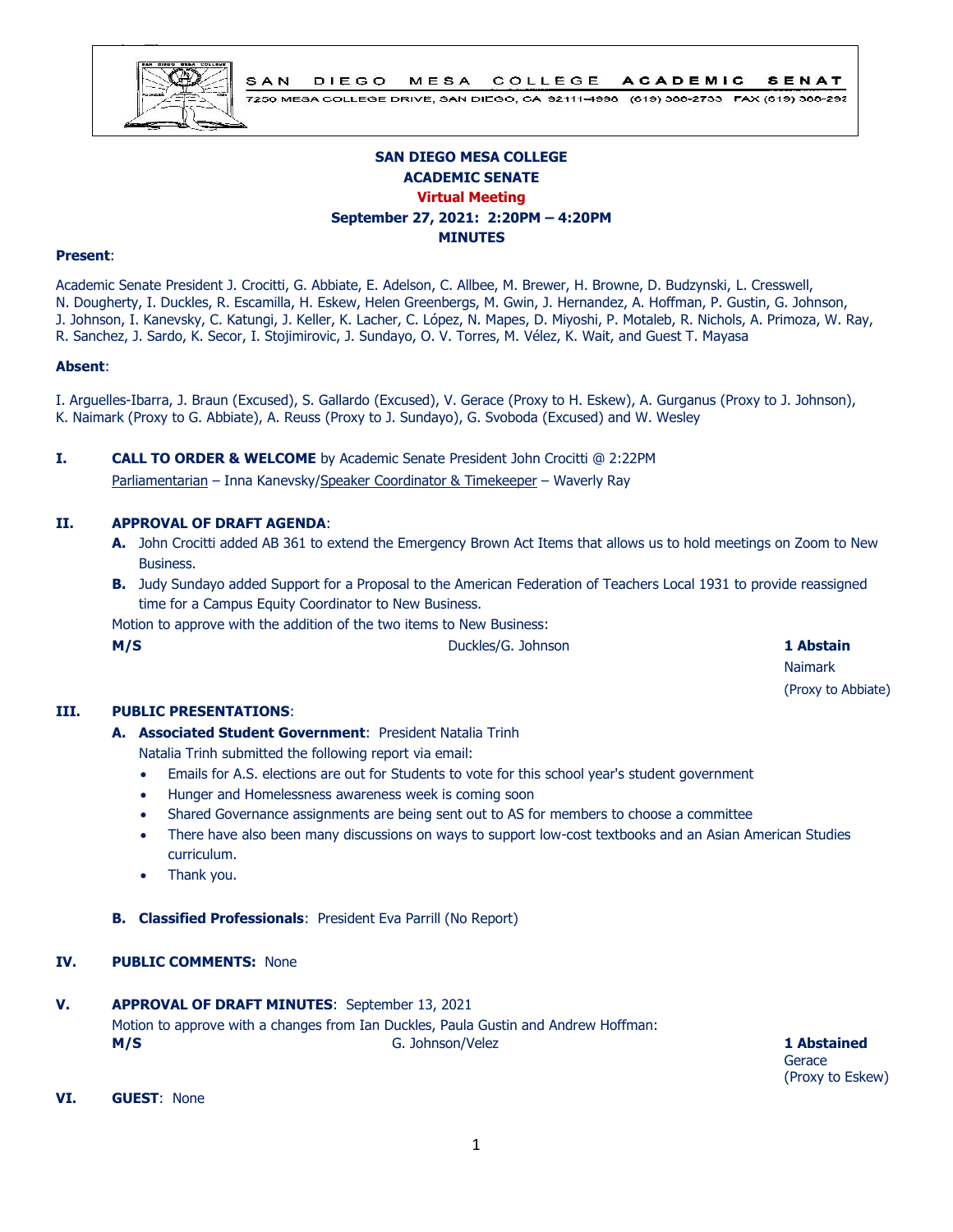# **VII. COMMITTEE REPORTS**:

## **A. Senate Executive Committees**:

- 1. Academic Affairs Committee: Chair Oscar V. Torres
	- As reported by Oscar V. Torres.

"Oscar V. Torres, Ph.D.: The Academic Affairs committee heard from the Mesa pathways committee a report based on their "student success teams" and reviewed past minutes from previous meetings. The committee also discussed the various educational factors that impact and should be considered when thinking and developing the spring 2022 semester in terms of the instructional modalities either being face to face or distance education. In lieu of that conversation we also invited, our Vice President of instruction Isabella Connor to attend our next meeting. I invite anybody from the Senate or from the Faculty really who wants to join that conversation."

- 2. Professional Advancement Committee (PAC): Chair Janna Braun (Excused)
	- Janna Braun sent the following report via email.
	- a. The last fall 2021 Salary Advancement submission deadline is 4:00PM on September 29<sup>th</sup>.
- 3. Committee of Chairs (COC): Chair of Chairs Paula Gustin
	- a. The CoC met on September 22<sup>nd</sup>.
		- VPI O'Connor reported on the spring 2022 schedule development process.
		- The Department Chairs are very concerned about ensuring equity and transferability for our Students.
		- The Department Chairs have been working with our Department Faculty and School Deans.
		- We will offer more face to face classes during spring 2022.
		- The Fashion Department shared their fall 2021 on campus teaching experience.
		- The Department Chairs expressed disappointment regarding how few classrooms are available on campus during fall 2021 and the lack of availability of smart classroom equipment.
		- Decisions about reopening seem to be evolving weekly.
		- Please read the district emails/updates about the pandemic.
- 4. Curriculum Review Committee (CRC): Faculty Co-Chair Andrew Hoffman
	- a. Justin Estep is our new district Curriculum Instructional Council Policies & Procedure Subcommittee Faculty Representative.
		- Waverly Ray reported the Academic Senate's Committee on Committees should approve every Mesa College Faculty appointment to Mesa College and district committees.
	- b. We have a new Student Representative.
		- Thank you to ASG President Natalia Trinh for recruiting the new representative.
	- c. Chris Kinney or Andrew Hoffman will be contacting Faculty regarding the two-year or six-year review of their courses.
	- d. We can schedule courses that have received Emergency Distance Education Approval during the pandemic in spring 2022.
	- e. It is important for us to start considering moving courses back to face to face.
- 5. Program Review Committee (PRC): Acting Faculty Co-Chair Dina Miyoshi
	- a. We are not assigning Liaisons during this cycle but if a lead writer wants one, please email me or the IE Office.
	- b. There will be training available for the resource allocation requests (FHP, CHP and BARC).
	- c. Program Review questions can be addressed to Dean Bridget Herrin's office (IE Office)
	- d. The online Resource Allocation Request-form links have not yet been activated in Taskstream.
	- e. There are only four questions for this cycle.
	- f. Specific contact name(s) are listed for each specific component of Program Review on our web page and in Taskstream.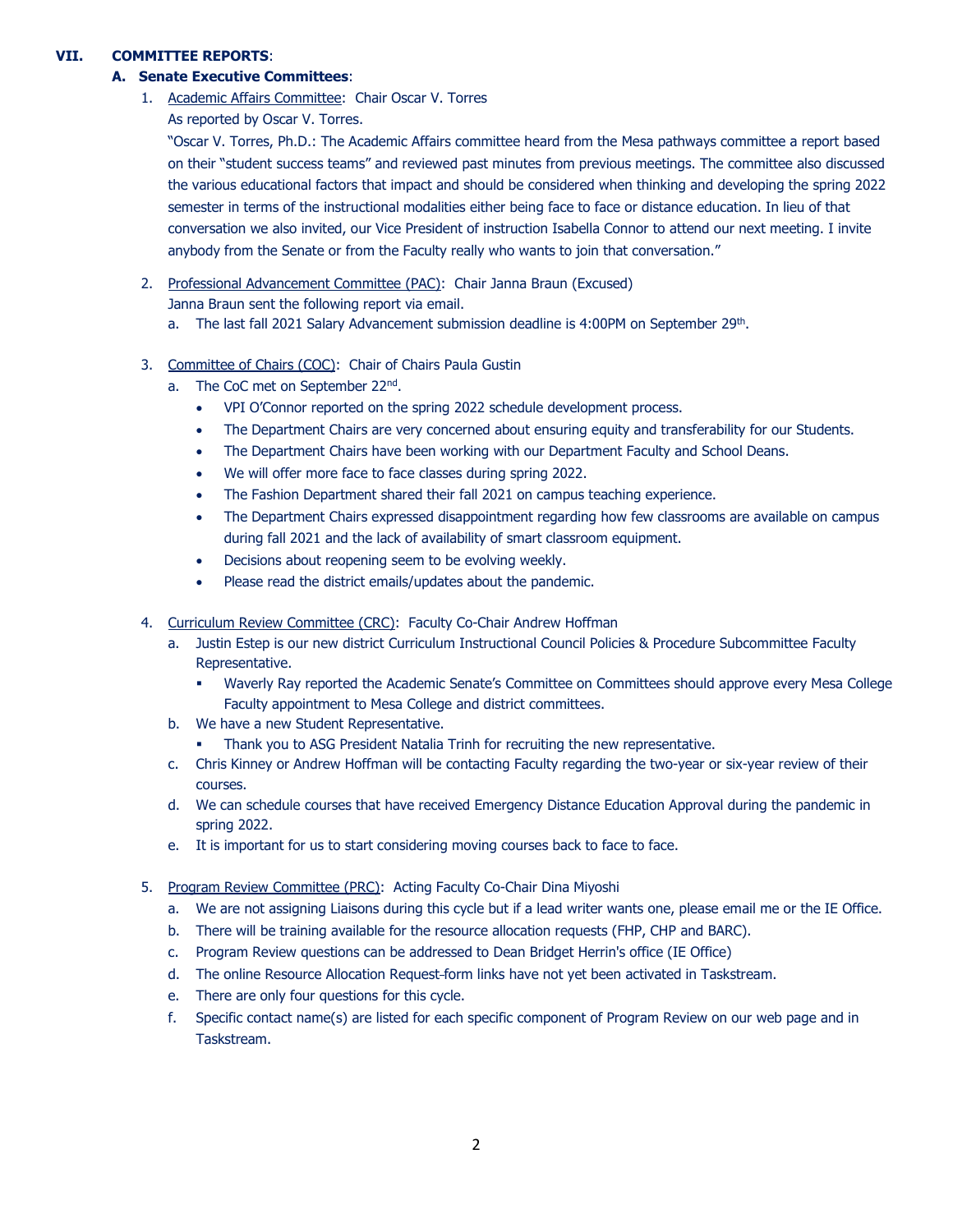#### **B. Other Committees**:

- 1. The Committee for Diversity Action, Inclusion & Equity (CDAIE): Chair Judy Sundayo As reported by Judy Sundayo.
	- CDAIE congratulates the KAPWA Learning Community and the APIA Advisory Committee and Work-Based Learning on their **"Careering While Asian Panel: In Pursuit of Our Full Humanity & Shared Liberation"**  which took place on Sept. 27th at 12:35-2:10 and included a panel of both professionals and students who shared their experiences on combating systemic inequities and the importance of centering work around values.
	- CDAIE invites our campus community to continue to support activities celebrating **Latinx Heritage Month,** celebrated annually between Sept. 15 - Oct. 15th. Upcoming events include **"Developing Effective Bilingual Educators with Resources"** this Thursday, Sept. 30th at 11 am via [https://cccconfer.zoom.us/j/96023240700,](https://cccconfer.zoom.us/j/96023240700) and the Mesa Library's presentation on **"Latinx Heritage Month Resource Guide"** also this Thursday, Sept. 30th at 1 pm via <https://bit.ly/DrEdeama>
	- CDAIE is co-sponsoring a District-wide collaboration along with our DSPS Department for **Disability Awareness and Trans Visibility Awareness Month** presenting Kay Barrett, an award-winning, transgender, mixed-race, Filipinx American poet/performer, who also has a disability. This event will include a keynote presentation on ableism and disability justice, and will take place on October 14th from 2:30-4:00 pm. Look out for an e-mailed invitation coming soon!
	- CDAIE is collaborating with our District as well as other local colleges to bring **Jose Antonio Vargas,** Pulitzer Prize winning journalist, film maker and author, to present on intersecting identities for **Filipinx American History Month, LGBTQIA History Month & Undocumented Student Week of Action**. This event is slated for October. 21st. Look out for an e-mailed invitation coming soon!
	- CDAIE is open for small funding requests for honorariums or activities supporting diversity, equity and inclusion. Please e-mail [jsundayo@sdccd.edu](mailto:jsundayo@sdccd.edu) if interested for your classroom or department.
	- CDAIE is calling for a broadening of responsibilities and a re-naming of the Cultural Events Coordinator Position at Mesa College to a **Diversity, Equity and Inclusion Coordinator** (DEI) at Mesa to oversee the implementation of the 13 Pt. Strategic Action Plan for Accountability in DEI among other duties.
	- CDAIE meets next this **Friday, October 1st** from 9 am 11 am. Anyone wanting to attend as a guest may send an e-mail to [jsundayo@sdccd.edu](mailto:jsundayo@sdccd.edu) for the Zoom link.
- 2. Mesa Pathways Committee (MPC): Co-Coordinators Marisa Alioto & Howard Eskew As reported by Marisa Alioto.
	- Pathways Project Funding: The Mesa Pathways Committee will provide up to \$50,000 to fund projects related to advancing our Mesa Pathways efforts here on campus. Details, including application information about the funding process can be found: [https://www.sdmesa.edu/mesa-pathways/pathways-projects.shtml.](https://www.sdmesa.edu/mesa-pathways/pathways-projects.shtml) Applications are due Friday, October 15, 2021.
	- Technology Project Group: Our technology project team has just been launched and is charged with developing a project plan and timeline for integrating all of Mesa College's student support services and technologies into a seamless, efficient, and effective resource to enhance the overall student experience.
	- Student Success Teams Workshops: This Fall, the campus will have opportunities to learn and share ideas about Student Success Teams at one-hour workshops, which are open to the entire Mesa community. Flex credit is available, and participants will be entered into an opportunity drawing. For more information, please see: <https://www.sdmesa.edu/mesa-pathways/events-presentations.shtml> or contact Ian Duckles: [iduckles@sdccd.edu](mailto:iduckles@sdccd.edu)
	- Call for Members: Pathways Workgroups and Project Teams: If you are interested in becoming involved in a Pathways workgroup or project team, please reach out to [MesaPathways@sdccd.edu](mailto:MesaPathways@sdccd.edu)

**Pathways Project Grants Funding**:<https://www.sdmesa.edu/mesa-pathways/pathways-projects.shtml> **Student Success Team Workshops**:<https://www.sdmesa.edu/mesa-pathways/events-presentations.shtml>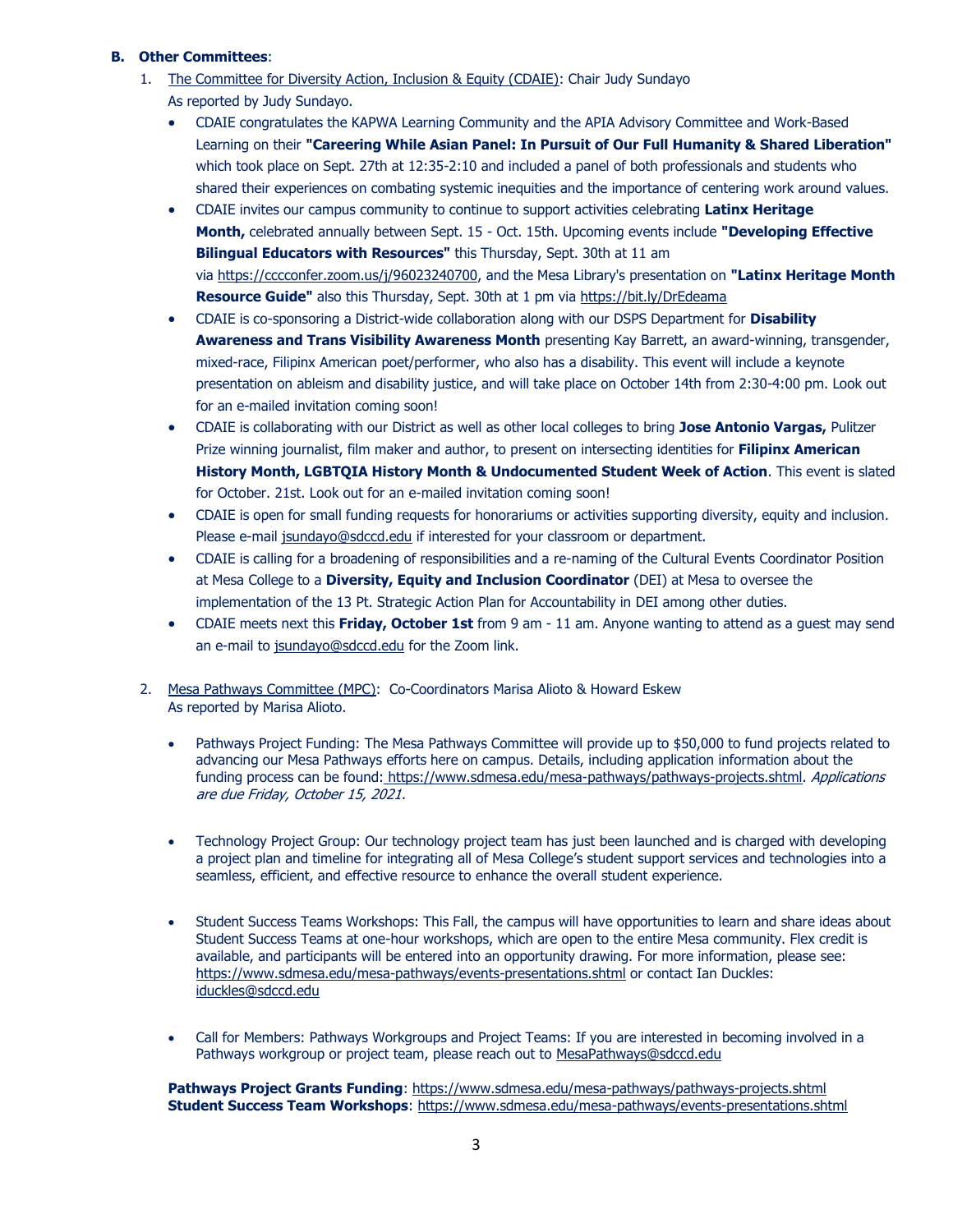3. Other Committee Reports: None

## **VIII. OLD BUSINESS**:

## **A. Academic Senate Meeting Format**: Crocitti

- 1. Change to the Meeting Agenda Format:
	- a. Ian Duckles supports adopting the format to see if it works well.
	- b. John Crocitti said anyone can ask for a report to be removed from the agenda.
	- c. Waverly Ray asked if a verbal report can be given if a draft summary report was not submitted.
	- d. Judy Sundayo said it seems the goal of the proposal is to make sure we stick to the time limit for our reports. • Can we have a time keeper?
	- e. Candace Katungi expressed concern about the pressure this change would create for Committee Chairs and Senate Executive members.
	- f. Oscar Torres asked if providing bullet points is sufficient when the committee has not met.
	- g. Andrew Hoffman said Committee Reports and Exec Reports have not been the agenda items that have taken up excessive meeting time during the past three and half years that he has served as the CRC Faculty Co-Chair.
	- h. Geoff Johnson said we may want to adopt time limits for discussions and stick to the time limits.

Motion to adopt a Consent Agenda and publish draft committee and Exec reports prior to each Academic Senate meeting: **M/S** Duckles/Stojimirovic **3 Approve**

**23 Disapprove 3 Abstain**

- 2. Change to the Resolution Discussion Format:
	- a. Alternate discussion between comments in support and comments in opposition.
	- b. Meeting attendees will enter one of three comments in the Zoom Chat Box:
		- I have a comment in support.
		- I have a comment in opposition.
		- I have a parliamentary question.
	- c. Parliamentarian Inna Kanevsky and Secretary Waverly Ray reported that the Academic Senate would need to determine the time limits for discussions.

Motion to approve:

| M/S | Eskew/ Vélez | 22 Approve          |
|-----|--------------|---------------------|
|     |              | <b>5 Disapprove</b> |
|     |              | 3 Abstain           |

#### **B. Fall 2021 Academic Senate Priorities Survey**: Ray

- 1. Waverly Ray sent an informal survey to the Academic Senate Members.
- 2. The survey asked the responders to select from one of three priorities that that were identified by Academic Senate President John Crocitti after discussions with Faculty Members during summer 2021:
	- a. Campus wide Testing Center
	- b. Develop Instructional Faculty Student Mentoring Program
	- c. Develop more Learning Communities
- 3. Some of the responders wanted to add more options.
- 4. We received 24 responses.
	- a. 24 responses represents 53 % of the Academic Senate
	- b. 62.5% of the respondents support the Campus wide Testing Center as the top priority.
- 5. Paula Gustin said we need to have a level of civility towards each other even in an anonymous survey.
- 6. John Crocitti said we should be able to start work that supports the creation of a Campus wide Testing Center this semester.
	- a. We can develop an Academic Senate resolution in support of the creation of a Campus wide Testing Center.
	- b. We can create an Academic Senate Task Force to research the steps needed to create a Campus wide Testing Center to support all class modalities across the campus.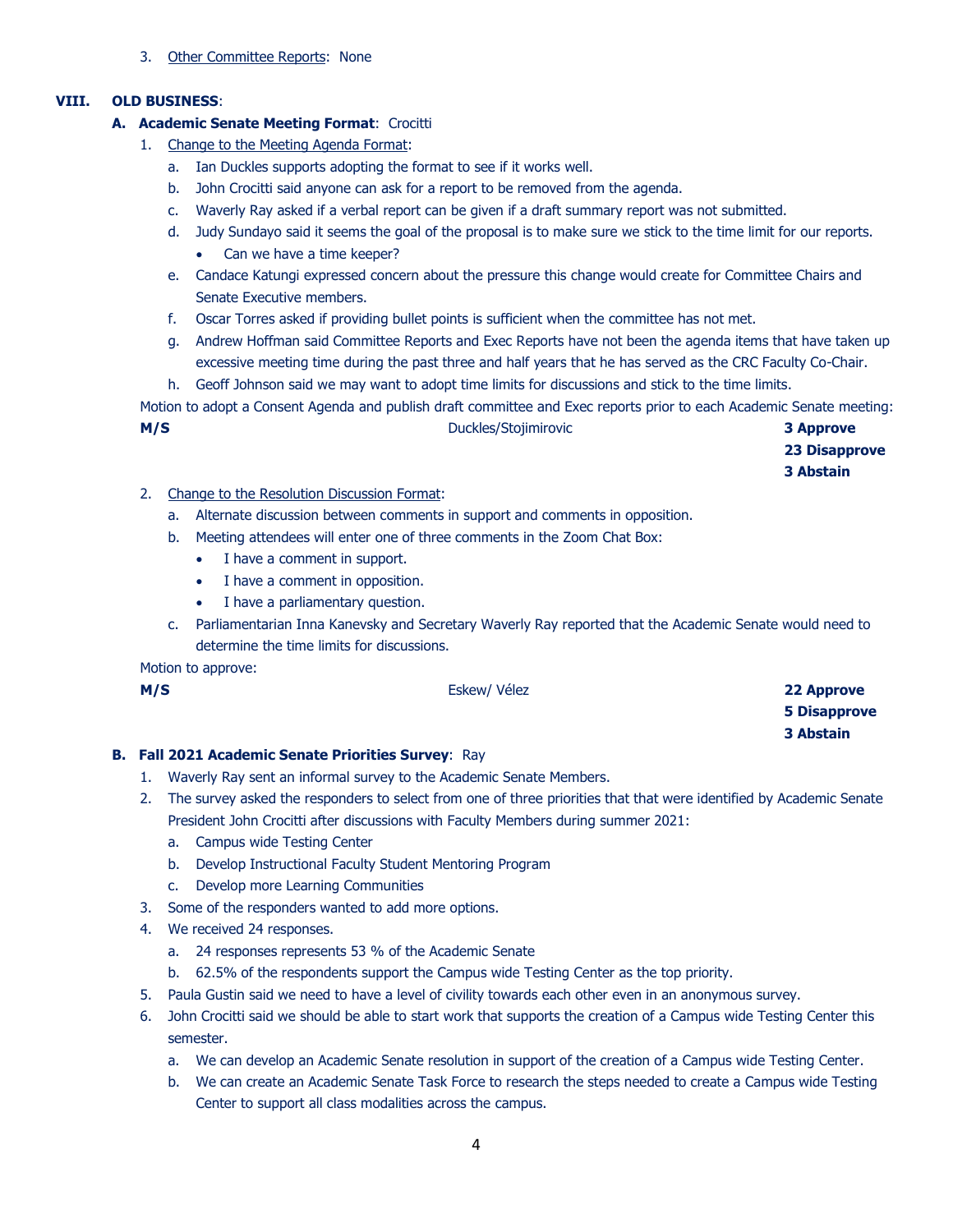- c. The concept existed long before the pandemic.
- d. Howard Eskew reported Erika Higginbotham has conducted extensive research on the subject and she brought the issue to the Committee of Chairs.
- e. Mesa College has needed a Campus wide Testing Center for many years.
- f. Cheating and cheating in the online modality occurred before the pandemic.
- g. Mesa College Student Athletes frequently have to compete for Mesa College during the time when their exams are scheduled and need to be able to take their exams at a different time.
- h. Students may have extenuating circumstances and are unable to take a test when it is scheduled in the classroom.
- i. Helen Greenbergs asked if the Academic Affairs Committee would be willing to research the topic.
- j. Mesa Faculty Members have researched Campus wide Testing centers at other institutions.
- k. The district has federal Covid funds that may be made available to fund a Campus wide Testing Center.
- l. We do not have a final plan yet.
- m. Oscar Torres said it would be a good idea for Academic Senate Members and Academic Affairs Committee members to work together and research how institutions with existing Campus wide Testing Centers are able to develop, fund and maintain their centers.
- n. Gina Abbiate said scheduling make up exams was an equity issue before the pandemic.
- o. Geoff Johnson said make-up exams often take place in the G100 Building's Adjunct Workroom, which not a good place for Students to take tests.
- p. We will determine if we need to create a Taskforce to research the topic.

There was a Sense of the Senate to focus on the creation of Campus wide Testing Center this semester.

## **IX. NEW BUSINESS**:

## **A. Requirement for Non Classroom Faculty to Work on Campus during the Pandemic**: Sundayo

- 1. Judy Sunday reported that there have been concerns expressed about non-instructional faculty being mandated to return to campus this semester. Concerns were expressed to the Board of Trustees. Also, AFT representatives presented to the Counseling Department.
- 2. John Crocitti asked what would Judy Sundayo want the Academic Senate to do.
- 3. Judy Sundayo indicated that she would like to hear from people, perhaps a resolution would be warranted.
- 4. John Crocitti asked if the AFT will issue a statement that the Academic Senate can then support.
- 5. Judy Sundayo indicated she would inquire about the AFT issuing a statement.
- 6. Irena Stojimirovic asked for clarification regarding office hours being held by instructional faculty this semester.
- 7. President John Crocitti recommended that Faculty Members who are concerned about the issue contact Jim Mahler at the American Federation for Teachers Local 1931.

Motion to move the item to the October  $11<sup>th</sup>$  meeting as Old Business for discussion:

| M/S                                                      | Sundayo/Primoza                                                                                                                                                                                                          | <b>UNANIMOUS</b>    |
|----------------------------------------------------------|--------------------------------------------------------------------------------------------------------------------------------------------------------------------------------------------------------------------------|---------------------|
| в<br>1.<br>on our front doors.                           | AB 361 - Extend Declaration for the Academic Senate to hold Zoom Meetings through October 30th: Crocitti<br>The Academic Senate can continue to hold our meetings via Zoom and we do not have to post the meeting agenda |                     |
| Motion to suspend rules to vote today on the item today: |                                                                                                                                                                                                                          |                     |
| M/S                                                      | Duckles/Vélez                                                                                                                                                                                                            | 1 Abstain           |
|                                                          |                                                                                                                                                                                                                          | Gerace              |
|                                                          |                                                                                                                                                                                                                          | (Proxy to Eskew)    |
|                                                          | Motion to extend declaration through the month of October 2021:                                                                                                                                                          |                     |
| M/S                                                      | Vélez/Eskew                                                                                                                                                                                                              | <b>1 Disapprove</b> |
|                                                          |                                                                                                                                                                                                                          | Greenbergs          |